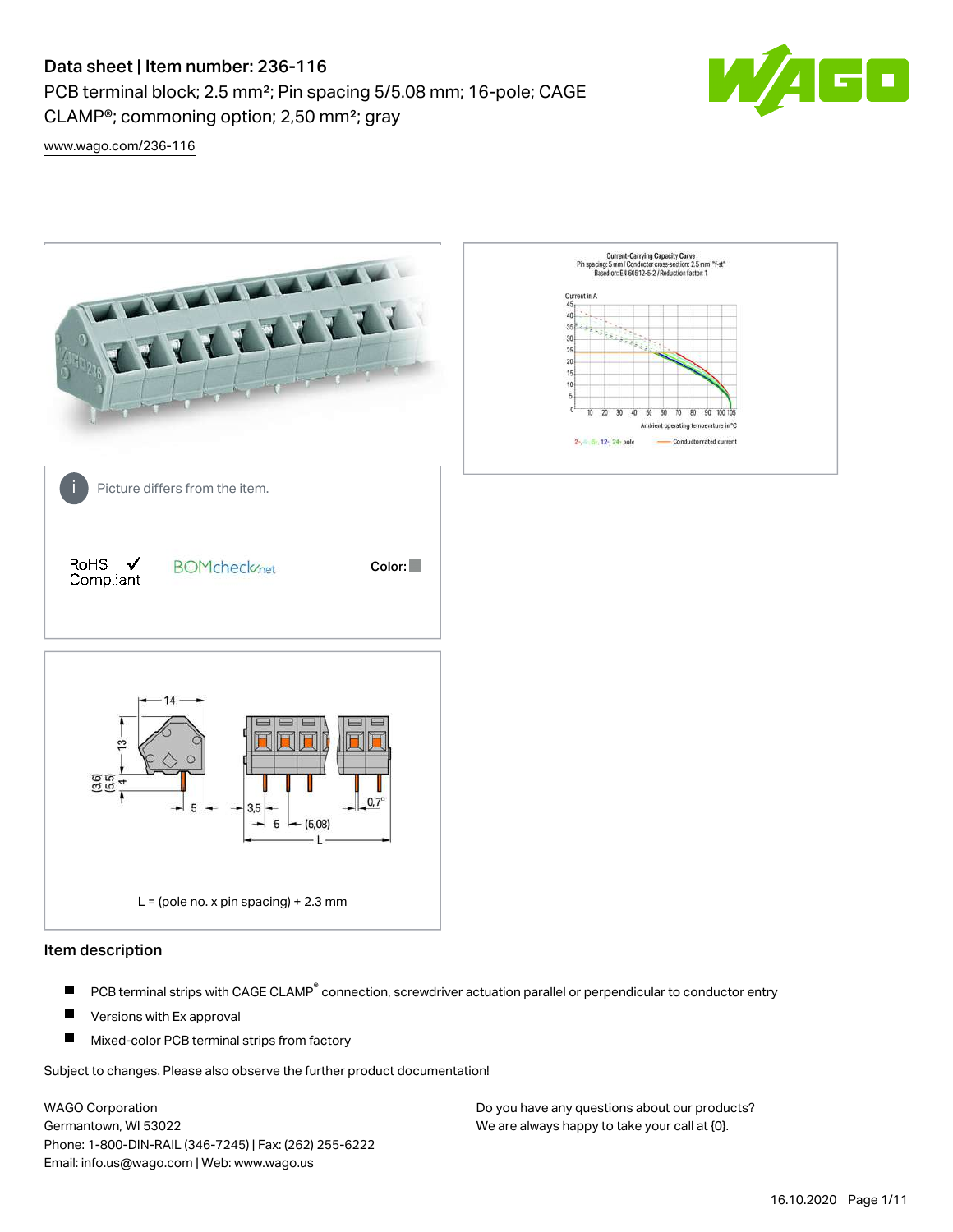

- $\blacksquare$ Operating tools for factory wiring
- $\blacksquare$ 45° conductor entry angle permits a wide range of applications and wiring options
- $\blacksquare$ Set to metric or inch pin spacing by compressing PCB terminal strips or pulling them apart

# Data

# Electrical data

## Ratings per IEC/EN 60664-1

| Ratings per                 | IEC/EN 60664-1                                                        |
|-----------------------------|-----------------------------------------------------------------------|
| Rated voltage (III / 3)     | 250 V                                                                 |
| Rated surge voltage (III/3) | 4 <sub>k</sub> V                                                      |
| Rated voltage (III/2)       | 320 V                                                                 |
| Rated surge voltage (III/2) | 4 <sub>kV</sub>                                                       |
| Nominal voltage (II/2)      | 630 V                                                                 |
| Rated surge voltage (II/2)  | 4 <sub>k</sub> V                                                      |
| Rated current               | 24 A                                                                  |
| Legend (ratings)            | $(III / 2)$ $\triangle$ Overvoltage category III / Pollution degree 2 |

## Ratings per UL 1059

| Approvals per                  | UL 1059 |
|--------------------------------|---------|
| Rated voltage UL (Use Group B) | 300 V   |
| Rated current UL (Use Group B) | 15 A    |
| Rated voltage UL (Use Group D) | 300 V   |
| Rated current UL (Use Group D) | 10 A    |

## Ratings per CSA

| Approvals per                   | CSA   |
|---------------------------------|-------|
| Rated voltage CSA (Use Group B) | 300 V |
| Rated current CSA (Use Group B) | 15 A  |
| Rated voltage CSA (Use Group D) | 300 V |
| Rated current CSA (Use Group D) | 10 A  |

## Connection data

| Connection technology | <b>CAGE CLAMP</b>                       |
|-----------------------|-----------------------------------------|
| Actuation type        | Operating tool                          |
| Solid conductor       | $0.08$ 2.5 mm <sup>2</sup> / 28  12 AWG |

Subject to changes. Please also observe the further product documentation!

| <b>WAGO Corporation</b>                                | Do you have any questions about our products? |
|--------------------------------------------------------|-----------------------------------------------|
| Germantown, WI 53022                                   | We are always happy to take your call at {0}. |
| Phone: 1-800-DIN-RAIL (346-7245)   Fax: (262) 255-6222 |                                               |
| Email: info.us@wago.com   Web: www.wago.us             |                                               |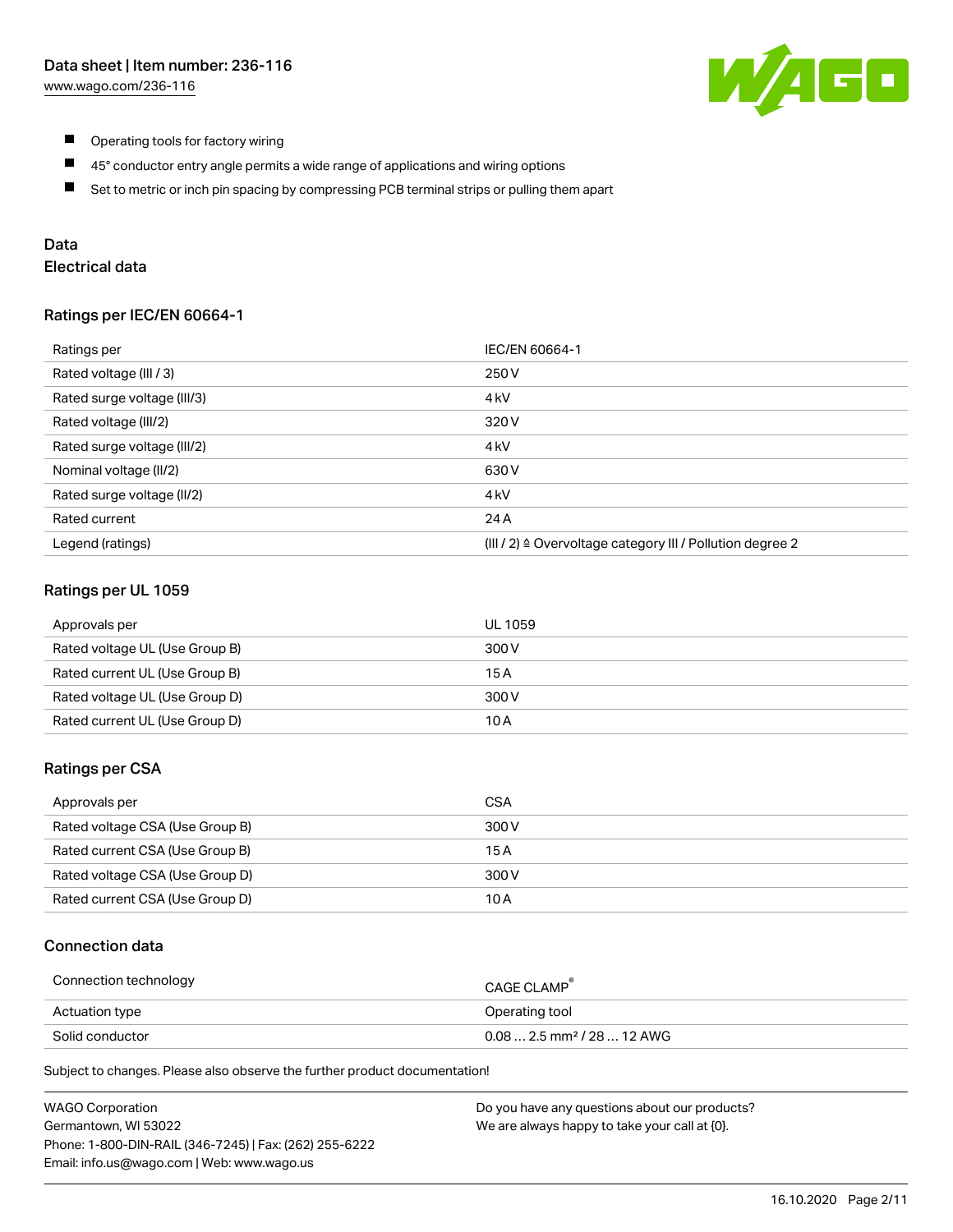[www.wago.com/236-116](http://www.wago.com/236-116)



| Fine-stranded conductor                           | $0.08$ 2.5 mm <sup>2</sup> / 28  12 AWG |
|---------------------------------------------------|-----------------------------------------|
| Fine-stranded conductor; with insulated ferrule   | $0.251.5$ mm <sup>2</sup>               |
| Fine-stranded conductor; with uninsulated ferrule | $0.251.5$ mm <sup>2</sup>               |
| Strip length                                      | $56$ mm $/ 0.20.24$ inch                |
| Conductor connection direction to PCB             | 45°                                     |
| Pole No.                                          | 16                                      |
| Total number of connection points                 | 16                                      |
| Total number of potentials                        | 16                                      |
| Number of connection types                        |                                         |
| Number of levels                                  | 1                                       |
| Note (conductor cross-section)                    | 12 AWG: THHN, THWN                      |

# Physical data

| Pin spacing                          | 5/5.08 mm / 0.197/0.2 inch |
|--------------------------------------|----------------------------|
| Width                                | 82.3 mm / 3.24 inch        |
| Height                               | 17 mm / 0.669 inch         |
| Height from the surface              | 13 mm / 0.512 inch         |
| Depth                                | 14 mm / 0.551 inch         |
| Solder pin length                    | 4 mm                       |
| Solder pin dimensions                | $0.7 \times 0.7$ mm        |
| Drilled hole diameter with tolerance | 1.1 $(+0.1)$ mm            |

# PCB contact

| PCB contact                         | тнт                                      |
|-------------------------------------|------------------------------------------|
| Solder pin arrangement              | over the entire terminal strip (in-line) |
| Number of solder pins per potential |                                          |

# Material Data

| Color                       | gray                                    |
|-----------------------------|-----------------------------------------|
| Material group              |                                         |
| Insulation material         | Polyamide (PA66)                        |
| Flammability class per UL94 | V <sub>0</sub>                          |
| Clamping spring material    | Chrome nickel spring steel (CrNi)       |
| Contact material            | Electrolytic copper ( $E_{\text{Cu}}$ ) |
| Contact plating             | tin-plated                              |
| Fire load                   | $0.196$ MJ                              |

Subject to changes. Please also observe the further product documentation!

| <b>WAGO Corporation</b>                                | Do you have any questions about our products? |
|--------------------------------------------------------|-----------------------------------------------|
| Germantown, WI 53022                                   | We are always happy to take your call at {0}. |
| Phone: 1-800-DIN-RAIL (346-7245)   Fax: (262) 255-6222 |                                               |
| Email: info.us@wago.com   Web: www.wago.us             |                                               |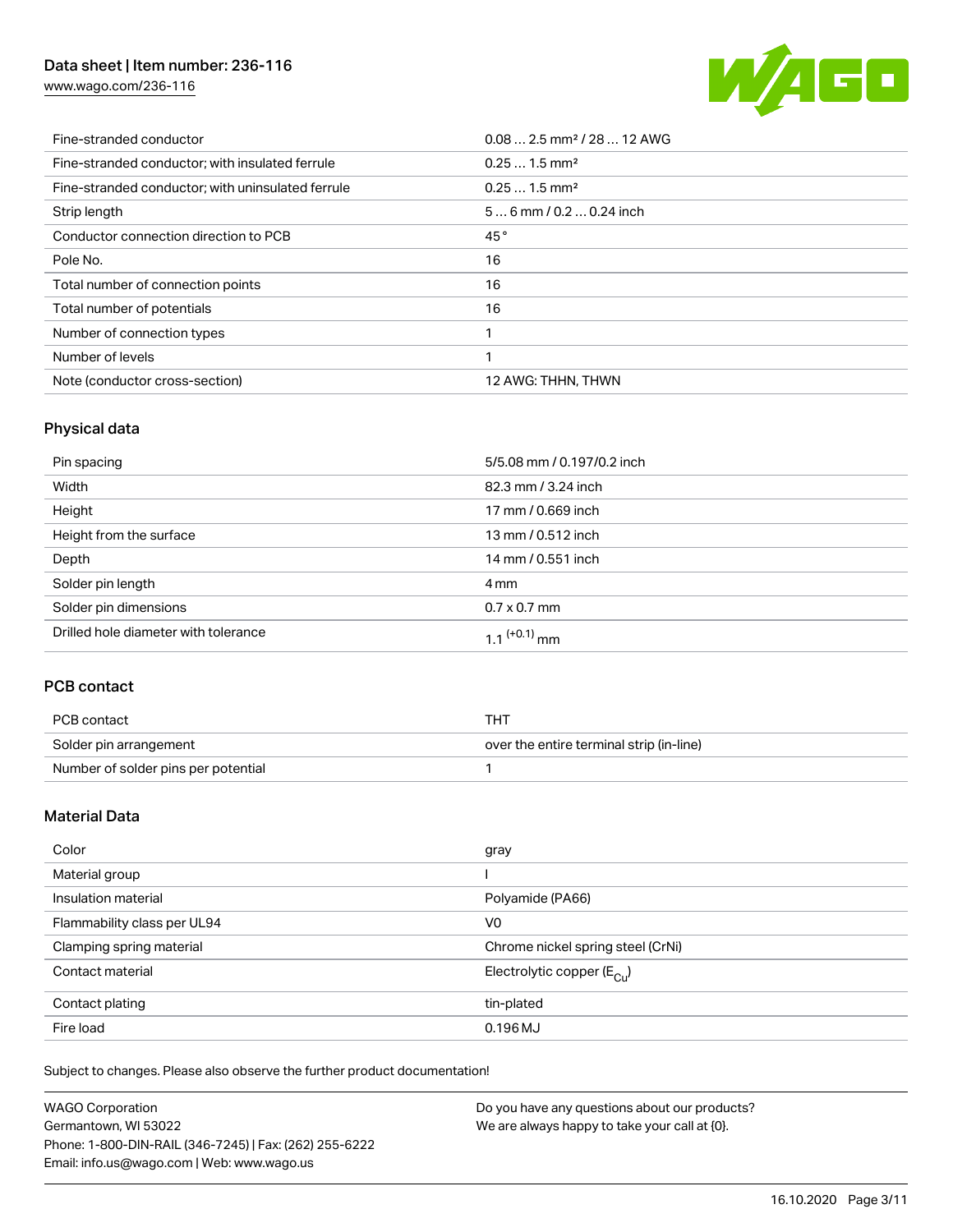[www.wago.com/236-116](http://www.wago.com/236-116)



| Weight                            | 13.7 g       |  |
|-----------------------------------|--------------|--|
| <b>Environmental Requirements</b> |              |  |
| Limit temperature range           | $-60+105 °C$ |  |
|                                   |              |  |

# Commercial data

| Product Group         | 4 (Printed Circuit) |
|-----------------------|---------------------|
| Packaging type        | <b>BOX</b>          |
| Country of origin     | CН                  |
| <b>GTIN</b>           | 4044918766968       |
| Customs tariff number | 85369010000         |

## Approvals / Certificates

## Country specific Approvals

|            |                                 |                                 | Certificate |
|------------|---------------------------------|---------------------------------|-------------|
| Logo       | Approval                        | <b>Additional Approval Text</b> | name        |
|            | <b>CCA</b>                      | EN 60947                        | NTR NL-     |
|            | DEKRA Certification B.V.        |                                 | 7109        |
|            | <b>CCA</b>                      | EN 60998                        | NTR NL-     |
|            | <b>DEKRA Certification B.V.</b> |                                 | 7195        |
|            | <b>CCA</b>                      | EN 60947                        | 2168090.01  |
| <b>EMA</b> | <b>DEKRA Certification B.V.</b> |                                 |             |
|            | <b>CSA</b>                      | C22.2 No. 158                   | 1673957     |
|            | <b>DEKRA Certification B.V.</b> |                                 |             |

#### Ship Approvals

| Logo                                                                       | Approval                  | <b>Additional Approval Text</b> | Certificate<br>name |  |
|----------------------------------------------------------------------------|---------------------------|---------------------------------|---------------------|--|
| 鄭<br><b>BUREAU</b>                                                         | BV<br>Bureau Veritas S.A. | <b>IEC 60998</b>                | 11915/D0<br>BV      |  |
|                                                                            | <b>DNV GL</b>             |                                 | TAE000016Z          |  |
| Subject to changes. Please also observe the further product documentation! |                           |                                 |                     |  |
|                                                                            |                           |                                 |                     |  |

| <b>WAGO Corporation</b>                                |
|--------------------------------------------------------|
| Germantown, WI 53022                                   |
| Phone: 1-800-DIN-RAIL (346-7245)   Fax: (262) 255-6222 |
| Email: info.us@wago.com   Web: www.wago.us             |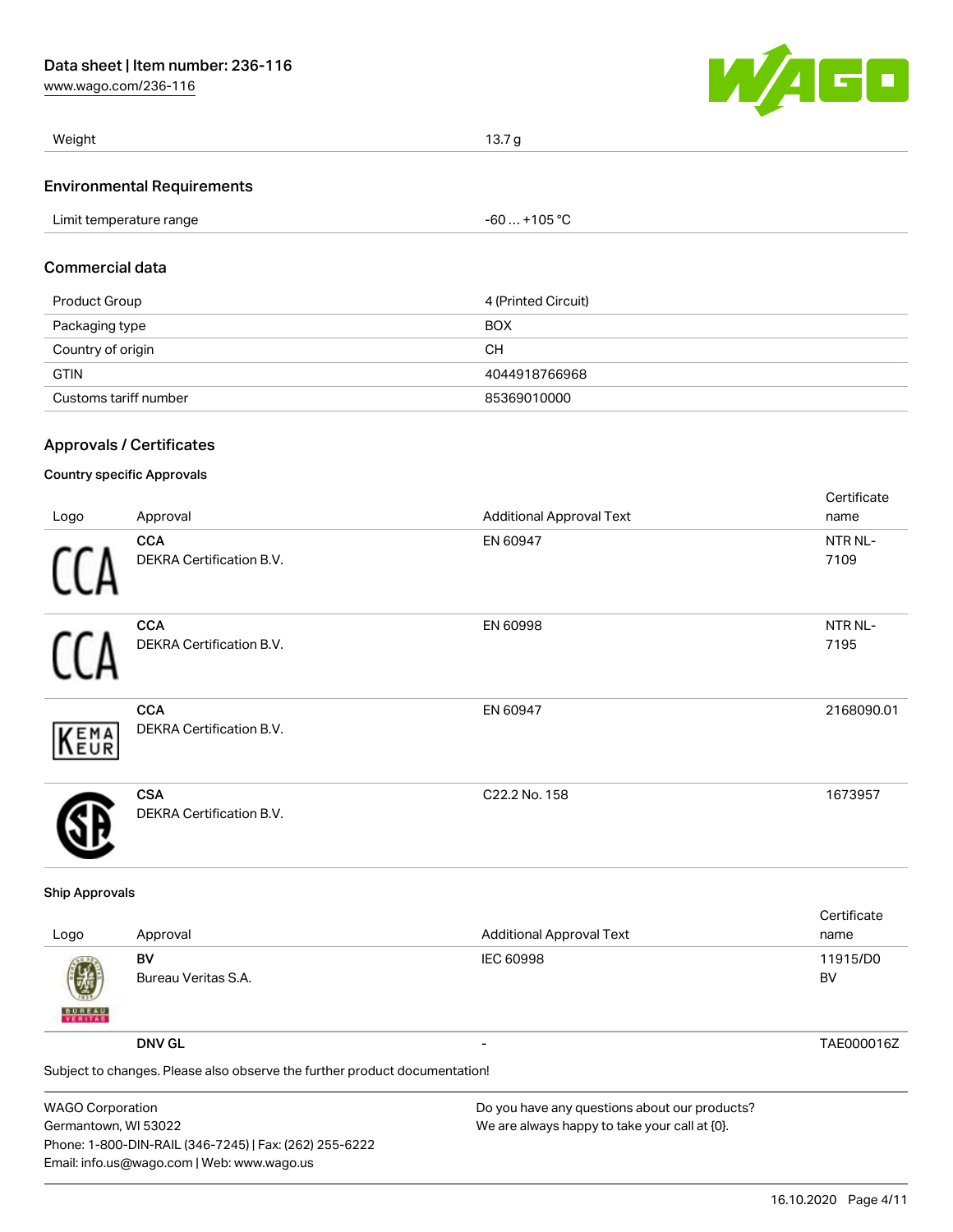

Det Norske Veritas, Germanischer Lloyd

#### UL-Approvals

|      |                                |                                 | Certificate |
|------|--------------------------------|---------------------------------|-------------|
| Logo | Approval                       | <b>Additional Approval Text</b> | name        |
|      | UR                             | <b>UL 1059</b>                  | 20180629-   |
| L    | Underwriters Laboratories Inc. |                                 | E45172      |

# Counterpart

## Compatible products

#### ferrule

|                                                                            | Item no.: 216-101<br>Ferrule; Sleeve for 0.5 mm <sup>2</sup> / AWG 22; uninsulated; electro-tin plated; silver-colored  | www.wago.com/216-101 |  |
|----------------------------------------------------------------------------|-------------------------------------------------------------------------------------------------------------------------|----------------------|--|
|                                                                            | Item no.: 216-102<br>Ferrule; Sleeve for 0.75 mm <sup>2</sup> / AWG 20; uninsulated; electro-tin plated; silver-colored | www.wago.com/216-102 |  |
|                                                                            | Item no.: 216-103<br>Ferrule; Sleeve for 1 mm <sup>2</sup> / AWG 18; uninsulated; electro-tin plated                    | www.wago.com/216-103 |  |
|                                                                            | Item no.: 216-104<br>Ferrule; Sleeve for 1.5 mm <sup>2</sup> / AWG 16; uninsulated; electro-tin plated; silver-colored  | www.wago.com/216-104 |  |
|                                                                            | Item no.: 216-121<br>Ferrule; Sleeve for 0.5 mm <sup>2</sup> / AWG 22; uninsulated; electro-tin plated; silver-colored  | www.wago.com/216-121 |  |
|                                                                            | Item no.: 216-122<br>Ferrule; Sleeve for 0.75 mm <sup>2</sup> / AWG 20; uninsulated; electro-tin plated; silver-colored | www.wago.com/216-122 |  |
|                                                                            | Item no.: 216-123<br>Ferrule; Sleeve for 1 mm <sup>2</sup> / AWG 18; uninsulated; electro-tin plated; silver-colored    | www.wago.com/216-123 |  |
|                                                                            | Item no.: 216-124<br>Ferrule; Sleeve for 1.5 mm <sup>2</sup> / AWG 16; uninsulated; electro-tin plated                  | www.wago.com/216-124 |  |
|                                                                            | Item no.: 216-131<br>Ferrule; Sleeve for 0.25 mm <sup>2</sup> / AWG 24; uninsulated; electro-tin plated; silver-colored | www.wago.com/216-131 |  |
| Subject to changes. Please also observe the further product documentation! |                                                                                                                         |                      |  |

WAGO Corporation Germantown, WI 53022 Phone: 1-800-DIN-RAIL (346-7245) | Fax: (262) 255-6222 Email: info.us@wago.com | Web: www.wago.us

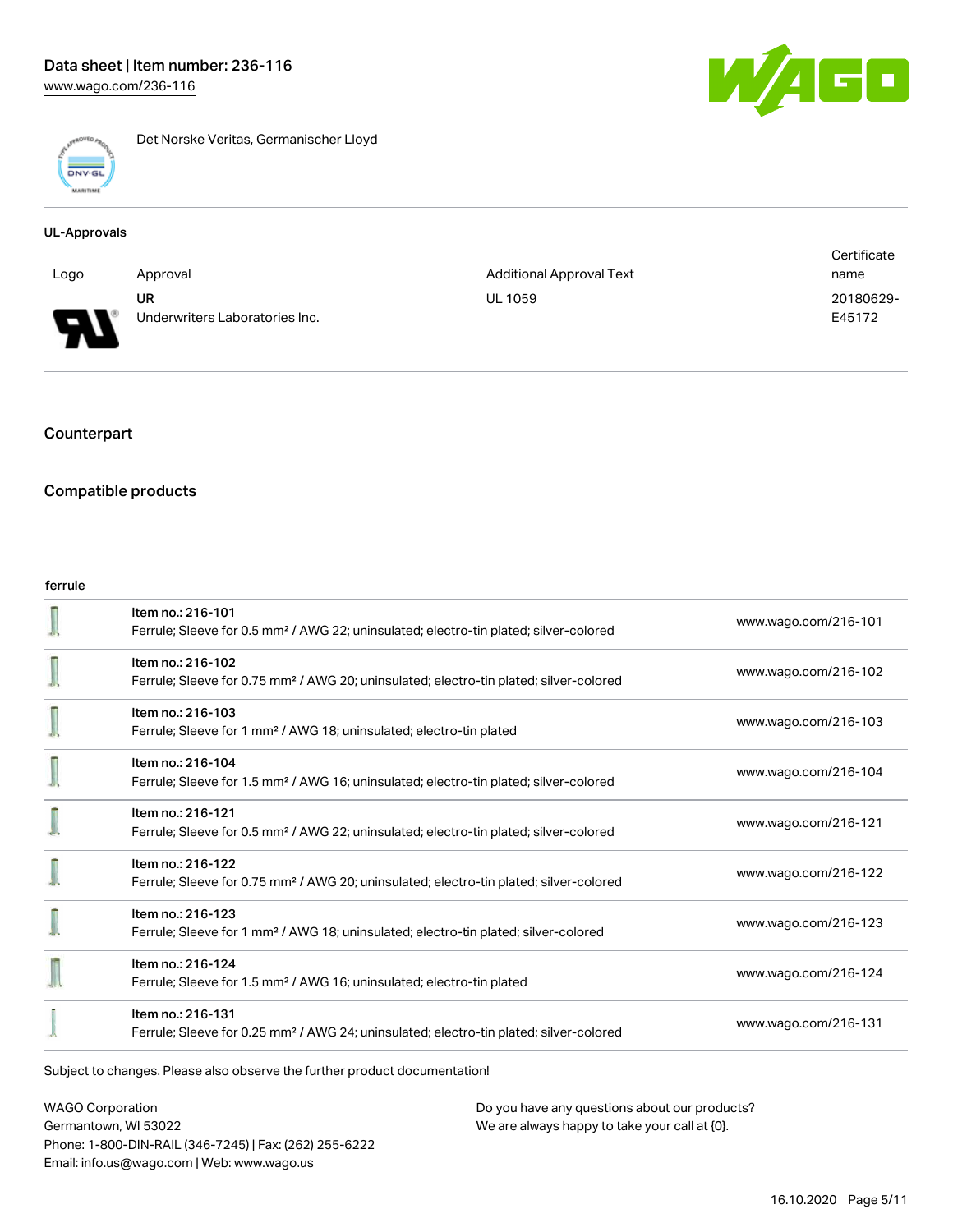[www.wago.com/236-116](http://www.wago.com/236-116)



| Item no.: 216-132<br>Ferrule; Sleeve for 0.34 mm <sup>2</sup> / AWG 24; uninsulated; electro-tin plated                                                                                           | www.wago.com/216-132 |
|---------------------------------------------------------------------------------------------------------------------------------------------------------------------------------------------------|----------------------|
| Item no.: 216-141<br>Ferrule; Sleeve for 0.5 mm <sup>2</sup> / 20 AWG; uninsulated; electro-tin plated; electrolytic copper; gastight<br>crimped; acc. to DIN 46228, Part 1/08.92                 | www.wago.com/216-141 |
| Item no.: 216-142<br>Ferrule; Sleeve for 0.75 mm <sup>2</sup> / 18 AWG; uninsulated; electro-tin plated; electrolytic copper; gastight<br>crimped; acc. to DIN 46228, Part 1/08.92                | www.wago.com/216-142 |
| Item no.: 216-143<br>Ferrule; Sleeve for 1 mm <sup>2</sup> / AWG 18; uninsulated; electro-tin plated; electrolytic copper; gastight<br>crimped; acc. to DIN 46228, Part 1/08.92                   | www.wago.com/216-143 |
| Item no.: 216-144<br>Ferrule; Sleeve for 1.5 mm <sup>2</sup> / AWG 16; uninsulated; electro-tin plated; electrolytic copper; gastight<br>crimped; acc. to DIN 46228, Part 1/08.92; silver-colored | www.wago.com/216-144 |
| Item no.: 216-151<br>Ferrule; Sleeve for 0.25 mm <sup>2</sup> / AWG 24; uninsulated; electro-tin plated                                                                                           | www.wago.com/216-151 |
| Item no.: 216-152<br>Ferrule; Sleeve for 0.34 mm <sup>2</sup> / AWG 24; uninsulated; electro-tin plated                                                                                           | www.wago.com/216-152 |
| Item no.: 216-201<br>Ferrule; Sleeve for 0.5 mm <sup>2</sup> / 20 AWG; insulated; electro-tin plated; white                                                                                       | www.wago.com/216-201 |
| Item no.: 216-202<br>Ferrule; Sleeve for 0.75 mm <sup>2</sup> / 18 AWG; insulated; electro-tin plated; gray                                                                                       | www.wago.com/216-202 |
| Item no.: 216-203<br>Ferrule; Sleeve for 1 mm <sup>2</sup> / AWG 18; insulated; electro-tin plated; red                                                                                           | www.wago.com/216-203 |
| Item no.: 216-204<br>Ferrule; Sleeve for 1.5 mm <sup>2</sup> / AWG 16; insulated; electro-tin plated; black                                                                                       | www.wago.com/216-204 |
| Item no.: 216-221<br>Ferrule; Sleeve for 0.5 mm <sup>2</sup> / 20 AWG; insulated; electro-tin plated; white                                                                                       | www.wago.com/216-221 |
| Item no.: 216-222<br>Ferrule; Sleeve for 0.75 mm <sup>2</sup> / 18 AWG; insulated; electro-tin plated; gray                                                                                       | www.wago.com/216-222 |
| Item no.: 216-223<br>Ferrule; Sleeve for 1 mm <sup>2</sup> / AWG 18; insulated; electro-tin plated; red                                                                                           | www.wago.com/216-223 |
| Item no.: 216-224<br>Ferrule; Sleeve for 1.5 mm <sup>2</sup> / AWG 16; insulated; electro-tin plated; black                                                                                       | www.wago.com/216-224 |
| Item no.: 216-241<br>Ferrule; Sleeve for 0.5 mm <sup>2</sup> / 20 AWG; insulated; electro-tin plated; electrolytic copper; gastight<br>crimped; acc. to DIN 46228, Part 4/09.90; white            | www.wago.com/216-241 |
| Item no.: 216-242<br>Ferrule; Sleeve for 0.75 mm <sup>2</sup> / 18 AWG; insulated; electro-tin plated; electrolytic copper; gastight<br>crimped; acc. to DIN 46228, Part 4/09.90; gray            | www.wago.com/216-242 |
| Item no.: 216-243                                                                                                                                                                                 |                      |

Subject to changes. Please also observe the further product documentation!

WAGO Corporation Germantown, WI 53022 Phone: 1-800-DIN-RAIL (346-7245) | Fax: (262) 255-6222 Email: info.us@wago.com | Web: www.wago.us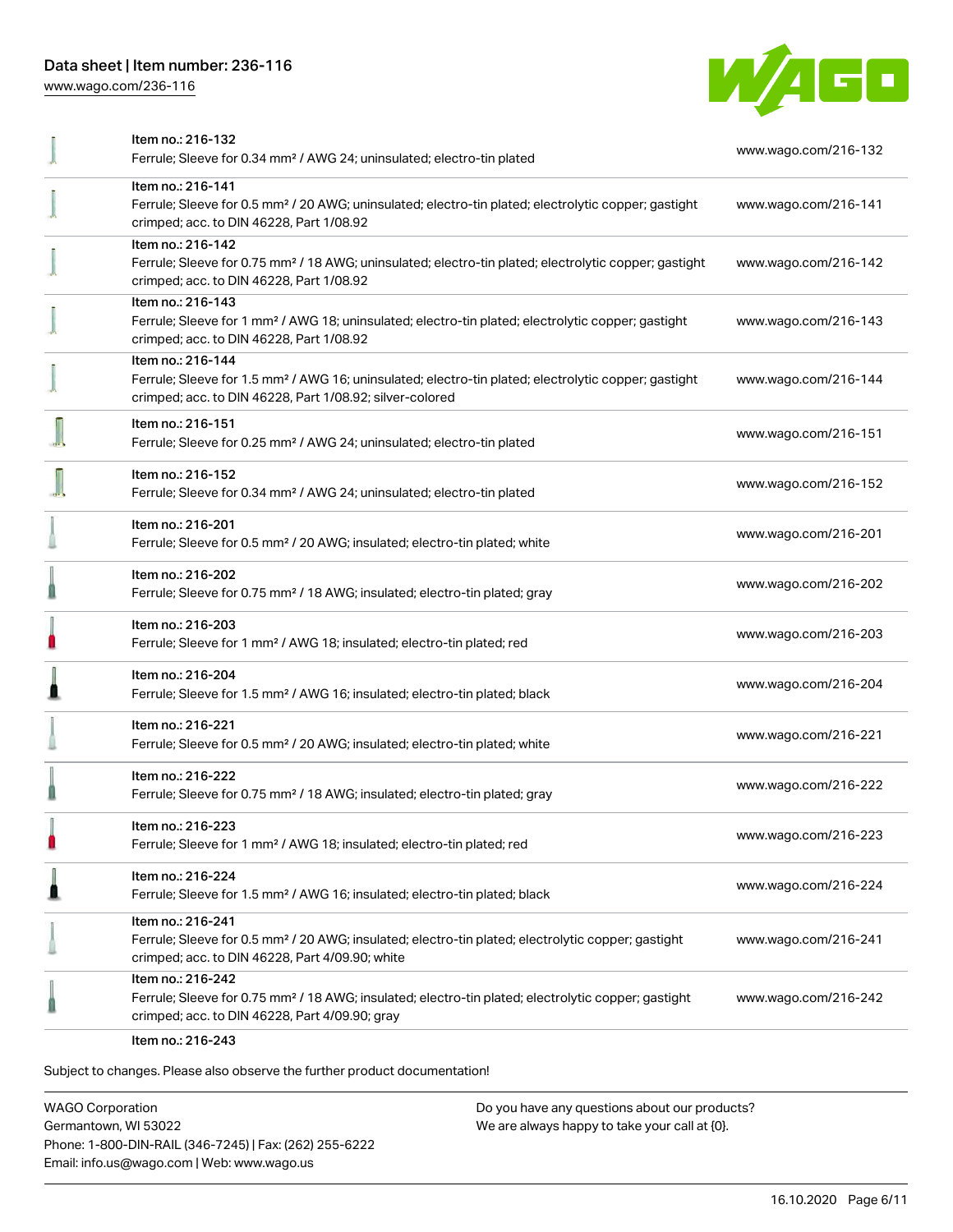

|       | Ferrule; Sleeve for 1 mm <sup>2</sup> / AWG 18; insulated; electro-tin plated; electrolytic copper; gastight crimped; www.wago.com/216-243<br>acc. to DIN 46228, Part 4/09.90; red                      |                      |
|-------|---------------------------------------------------------------------------------------------------------------------------------------------------------------------------------------------------------|----------------------|
|       | Item no.: 216-244<br>Ferrule; Sleeve for 1.5 mm <sup>2</sup> / AWG 16; insulated; electro-tin plated; electrolytic copper; gastight<br>crimped; acc. to DIN 46228, Part 4/09.90; black                  | www.wago.com/216-244 |
|       | Item no.: 216-262<br>Ferrule; Sleeve for 0.75 mm <sup>2</sup> / 18 AWG; insulated; electro-tin plated; electrolytic copper; gastight<br>crimped; acc. to DIN 46228, Part 4/09.90; gray                  | www.wago.com/216-262 |
|       | Item no.: 216-263<br>Ferrule; Sleeve for 1 mm <sup>2</sup> / AWG 18; insulated; electro-tin plated; electrolytic copper; gastight crimped; www.wago.com/216-263<br>acc. to DIN 46228, Part 4/09.90; red |                      |
|       | Item no.: 216-264<br>Ferrule; Sleeve for 1.5 mm <sup>2</sup> / AWG 16; insulated; electro-tin plated; electrolytic copper; gastight<br>crimped; acc. to DIN 46228, Part 4/09.90; black                  | www.wago.com/216-264 |
|       | Item no.: 216-284<br>Ferrule; Sleeve for 1.5 mm <sup>2</sup> / AWG 16; insulated; electro-tin plated; electrolytic copper; gastight<br>crimped; acc. to DIN 46228, Part 4/09.90; black                  | www.wago.com/216-284 |
|       | Item no.: 216-301<br>Ferrule; Sleeve for 0.25 mm <sup>2</sup> / AWG 24; insulated; electro-tin plated; yellow                                                                                           | www.wago.com/216-301 |
|       | Item no.: 216-302<br>Ferrule; Sleeve for 0.34 mm <sup>2</sup> / 22 AWG; insulated; electro-tin plated; green                                                                                            | www.wago.com/216-302 |
|       | Item no.: 216-321<br>Ferrule; Sleeve for 0.25 mm <sup>2</sup> / AWG 24; insulated; electro-tin plated; yellow                                                                                           | www.wago.com/216-321 |
|       | Item no.: 216-322<br>Ferrule; Sleeve for 0.34 mm <sup>2</sup> / 22 AWG; insulated; electro-tin plated; green                                                                                            | www.wago.com/216-322 |
| tools |                                                                                                                                                                                                         |                      |
|       | Item no.: 210-657<br>Operating tool; Blade: 3.5 x 0.5 mm; with a partially insulated shaft; short; multicoloured                                                                                        | www.wago.com/210-657 |
|       | Item no.: 210-658<br>Operating tool; Blade: 3.5 x 0.5 mm; with a partially insulated shaft; angled; short; multicoloured                                                                                | www.wago.com/210-658 |
|       | Item no.: 210-720<br>Operating tool; Blade: 3.5 x 0.5 mm; with a partially insulated shaft; multicoloured                                                                                               | www.wago.com/210-720 |
|       | Item no.: 236-332<br>Operating tool; natural                                                                                                                                                            | www.wago.com/236-332 |
|       | Item no.: 236-335<br>Operating tool; gray                                                                                                                                                               | www.wago.com/236-335 |
| check |                                                                                                                                                                                                         |                      |
|       | Item no.: 231-127<br>Testing plug module with contact stud; for 236 Series; Pin spacing 5 mm / 0.197 in; 2,50 mm <sup>2</sup> ; gray                                                                    | www.wago.com/231-127 |

Subject to changes. Please also observe the further product documentation!

WAGO Corporation Germantown, WI 53022 Phone: 1-800-DIN-RAIL (346-7245) | Fax: (262) 255-6222 Email: info.us@wago.com | Web: www.wago.us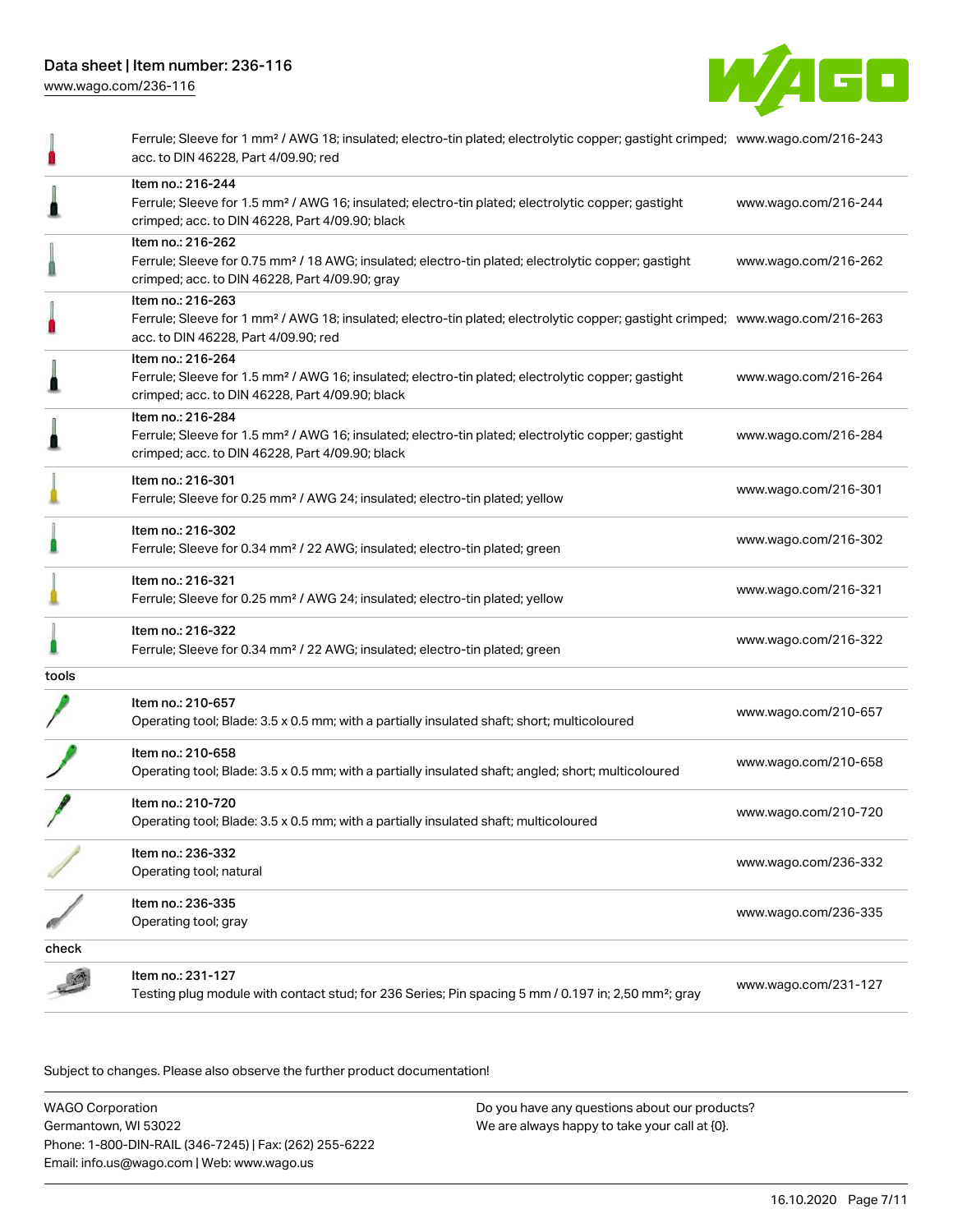Item no.: 231-128

[www.wago.com/236-116](http://www.wago.com/236-116)

 $\overline{\mathbf{A}}$ 



[www.wago.com/231-128](http://www.wago.com/231-128)

| المستعدد                          | Testing plug module with contact stud; Pin spacing 5.08 mm / 0.2 in; 2,50 mm <sup>2</sup> ; orange     |             |                                  |                      |
|-----------------------------------|--------------------------------------------------------------------------------------------------------|-------------|----------------------------------|----------------------|
| Marking accessories               |                                                                                                        |             |                                  |                      |
|                                   | Item no.: 210-332/500-202                                                                              |             |                                  |                      |
|                                   | Marking strips; as a DIN A4 sheet; MARKED; 1-16 (160x); Height of marker strip: 3 mm; Strip length 182 |             | /500-202                         | www.wago.com/210-332 |
|                                   | mm; Horizontal marking; Self-adhesive; white                                                           |             |                                  |                      |
|                                   | Item no.: 210-332/500-204                                                                              |             |                                  |                      |
|                                   | Marking strips; as a DIN A4 sheet; MARKED; 17-32 (160x); Height of marker strip: 3 mm; Strip length    |             | /500-204                         | www.wago.com/210-332 |
|                                   | 182 mm; Horizontal marking; Self-adhesive; white                                                       |             |                                  |                      |
|                                   | Item no.: 210-332/500-205                                                                              |             |                                  |                      |
|                                   | Marking strips; as a DIN A4 sheet; MARKED; 1-32 (80x); Height of marker strip: 3 mm; Strip length 182  |             | www.wago.com/210-332<br>/500-205 |                      |
|                                   | mm; Horizontal marking; Self-adhesive; white                                                           |             |                                  |                      |
|                                   | Item no.: 210-332/500-206                                                                              |             |                                  |                      |
|                                   | Marking strips; as a DIN A4 sheet; MARKED; 33-48 (160x); Height of marker strip: 3 mm; Strip length    |             | www.wago.com/210-332<br>/500-206 |                      |
|                                   | 182 mm; Horizontal marking; Self-adhesive; white                                                       |             |                                  |                      |
|                                   | Item no.: 210-332/508-202                                                                              |             |                                  |                      |
|                                   | Marking strips; as a DIN A4 sheet; MARKED; 1-16 (160x); Height of marker strip: 3 mm; Strip length 182 |             | www.wago.com/210-332<br>/508-202 |                      |
|                                   | mm; Horizontal marking; Self-adhesive; white                                                           |             |                                  |                      |
|                                   | Item no.: 210-332/508-204                                                                              |             |                                  |                      |
|                                   | Marking strips; as a DIN A4 sheet; MARKED; 17-32 (160x); Height of marker strip: 3 mm; Strip length    |             | www.wago.com/210-332<br>/508-204 |                      |
|                                   | 182 mm; Horizontal marking; Self-adhesive; white                                                       |             |                                  |                      |
|                                   | Item no.: 210-332/508-205                                                                              |             |                                  |                      |
|                                   | Marking strips; as a DIN A4 sheet; MARKED; 1-32 (80x); Height of marker strip: 3 mm; Strip length 182  |             | www.wago.com/210-332<br>/508-205 |                      |
|                                   | mm; Horizontal marking; Self-adhesive; white                                                           |             |                                  |                      |
|                                   | Item no.: 210-332/508-206                                                                              |             |                                  |                      |
|                                   | Marking strips; as a DIN A4 sheet; MARKED; 33-48 (160x); Height of marker strip: 3 mm; Strip length    |             | /508-206                         | www.wago.com/210-332 |
|                                   | 182 mm; Horizontal marking; Self-adhesive; white                                                       |             |                                  |                      |
|                                   |                                                                                                        |             |                                  |                      |
| <b>Downloads</b><br>Documentation |                                                                                                        |             |                                  |                      |
|                                   |                                                                                                        |             |                                  |                      |
|                                   | Additional Information<br>Technical explanations                                                       | Apr 3, 2019 | pdf                              | Download             |
|                                   |                                                                                                        |             | 3.6 MB                           |                      |
|                                   |                                                                                                        |             |                                  |                      |
| <b>CAD</b> files                  |                                                                                                        |             |                                  |                      |
| CAD data                          |                                                                                                        |             |                                  |                      |
|                                   |                                                                                                        |             |                                  |                      |
|                                   | 2D/3D Models 236-116                                                                                   |             | <b>URL</b>                       | Download             |

Subject to changes. Please also observe the further product documentation!

WAGO Corporation Germantown, WI 53022 Phone: 1-800-DIN-RAIL (346-7245) | Fax: (262) 255-6222 Email: info.us@wago.com | Web: www.wago.us Do you have any questions about our products? We are always happy to take your call at {0}.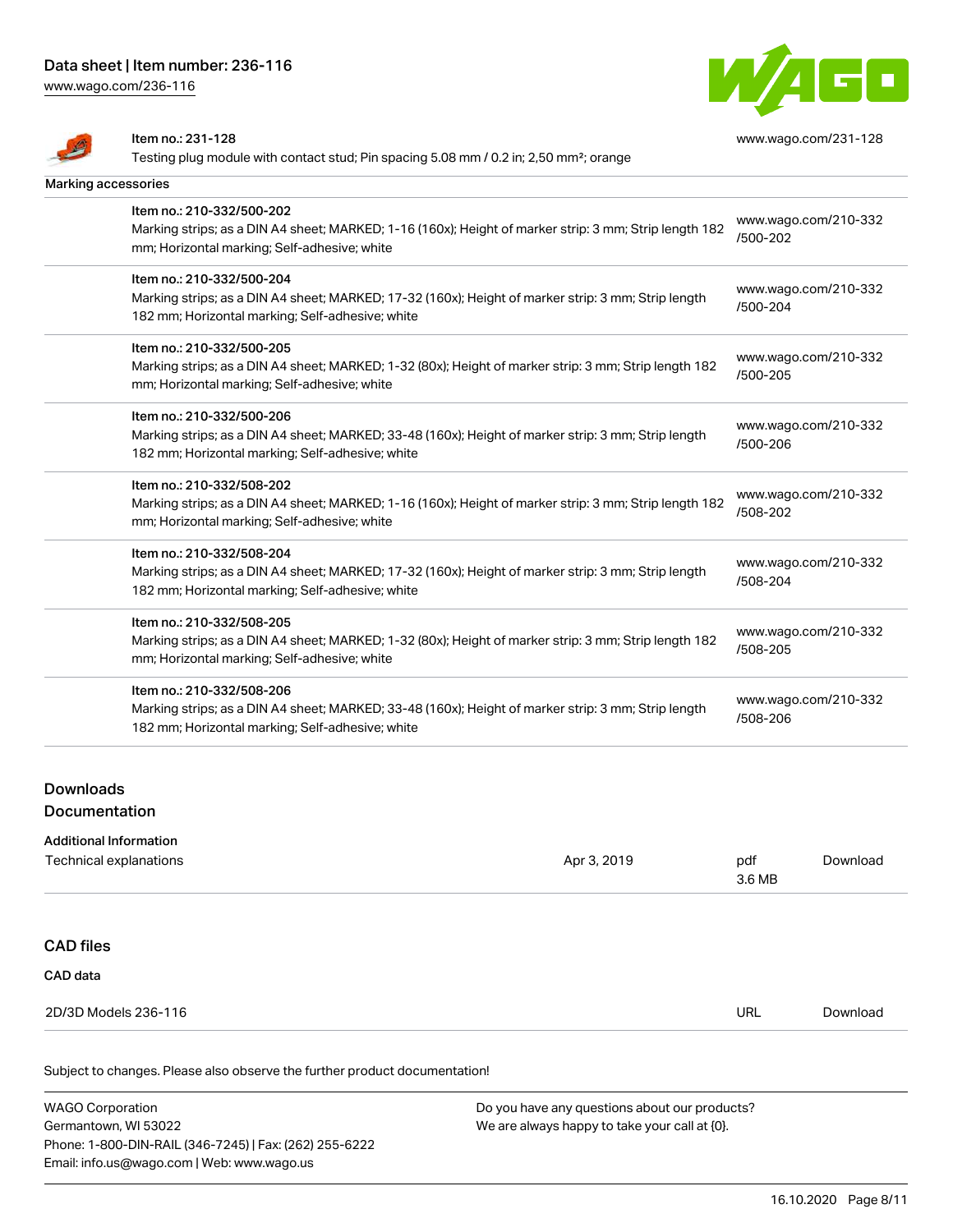

#### CAE data

| EPLAN Data Portal 236-116 |                                                                                                                                                                        | <b>URL</b> | Download |
|---------------------------|------------------------------------------------------------------------------------------------------------------------------------------------------------------------|------------|----------|
|                           | ZUKEN Portal 236-116                                                                                                                                                   | <b>URL</b> | Download |
| PCB Design                |                                                                                                                                                                        |            |          |
|                           | Symbol and Footprint 236-116                                                                                                                                           | <b>URL</b> | Download |
|                           | CAx data for your PCB design, consisting of "schematic symbols and PCB footprints",<br>allow easy integration of the WAGO component into your development environment. |            |          |
|                           | Supported formats:                                                                                                                                                     |            |          |
| ш                         | Accel EDA 14 & 15                                                                                                                                                      |            |          |
|                           | Altium 6 to current version                                                                                                                                            |            |          |
| ш                         | Cadence Allegro                                                                                                                                                        |            |          |
| ш                         | DesignSpark                                                                                                                                                            |            |          |
|                           | Eagle Libraries                                                                                                                                                        |            |          |
| ш                         | KiCad                                                                                                                                                                  |            |          |
| ш                         | Mentor Graphics BoardStation                                                                                                                                           |            |          |
| $\blacksquare$            | Mentor Graphics Design Architect                                                                                                                                       |            |          |
| Ш                         | Mentor Graphics Design Expedition 99 and 2000                                                                                                                          |            |          |
| Ш                         | OrCAD 9.X PCB and Capture                                                                                                                                              |            |          |
| Ш                         | PADS PowerPCB 3, 3.5, 4.X, and 5.X                                                                                                                                     |            |          |
| ш                         | PADS PowerPCB and PowerLogic 3.0                                                                                                                                       |            |          |
| ш                         | PCAD 2000, 2001, 2002, 2004, and 2006                                                                                                                                  |            |          |
| ш                         | Pulsonix 8.5 or newer                                                                                                                                                  |            |          |
| Ш                         | <b>STL</b>                                                                                                                                                             |            |          |
| Ш                         | 3D STEP                                                                                                                                                                |            |          |
| Ш                         | <b>TARGET 3001!</b>                                                                                                                                                    |            |          |
| Ш                         | View Logic ViewDraw                                                                                                                                                    |            |          |
| ш                         | Quadcept                                                                                                                                                               |            |          |
| Ш                         | Zuken CadStar 3 and 4                                                                                                                                                  |            |          |
| ш                         | Zuken CR-5000 and CR-8000                                                                                                                                              |            |          |
|                           | PCB Component Libraries (EDA), PCB CAD Library Ultra Librarian                                                                                                         |            |          |

#### Installation Notes

Subject to changes. Please also observe the further product documentation!

WAGO Corporation Germantown, WI 53022 Phone: 1-800-DIN-RAIL (346-7245) | Fax: (262) 255-6222 Email: info.us@wago.com | Web: www.wago.us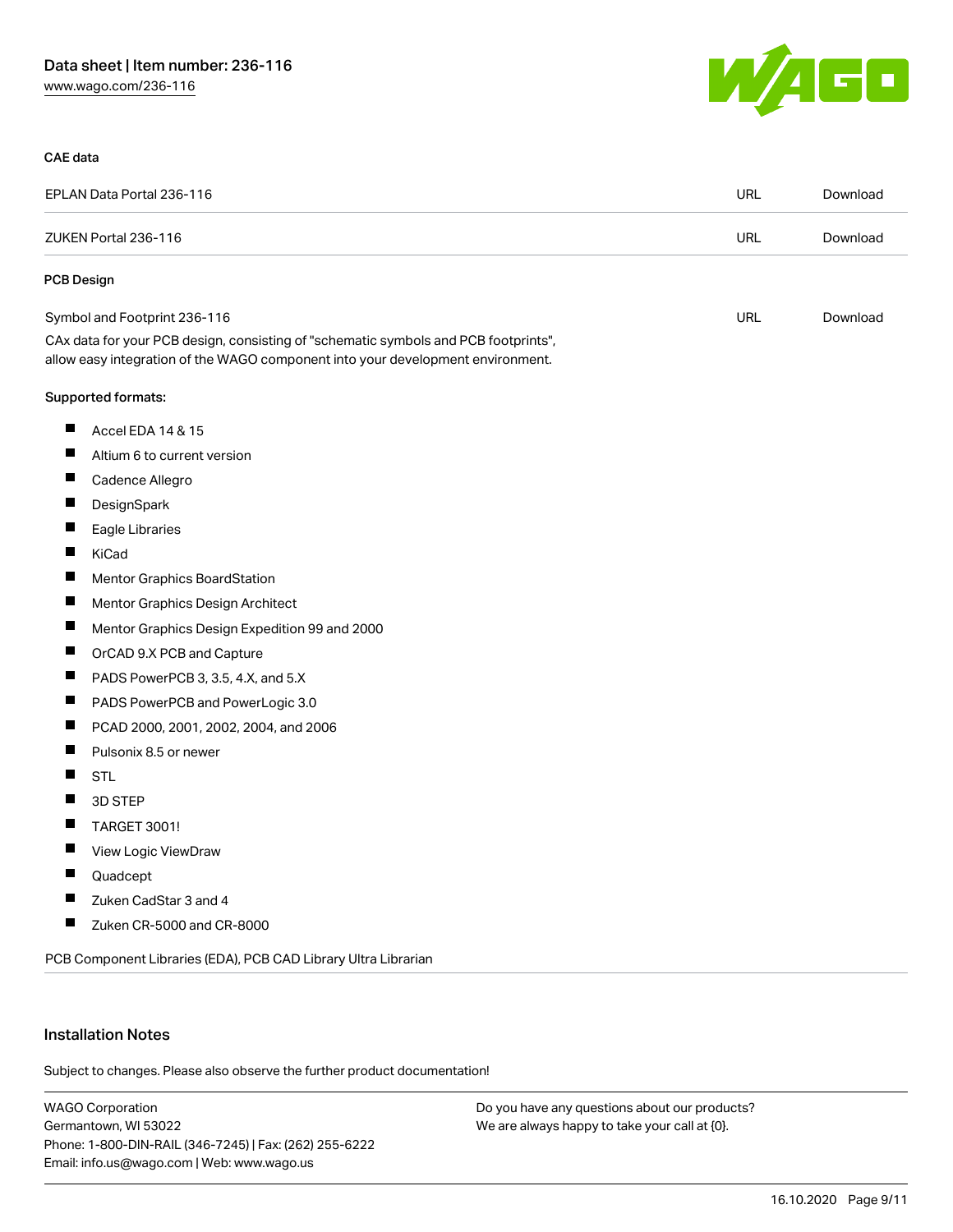[www.wago.com/236-116](http://www.wago.com/236-116)



#### Conductor termination



Inserting a conductor via 3.5 mm screwdriver.



screwdriver.



Inserting a conductor via 3.5 mm Inserting a conductor via operating tool.

Screwdriver actuation parallel to conductor entry.

Screwdriver actuation perpendicular to conductor entry.



Compared to standard screwdrivers, these operating tools are far more convenient for wiring PCB terminal strips at factory.

Installation

Subject to changes. Please also observe the further product documentation!

WAGO Corporation Germantown, WI 53022 Phone: 1-800-DIN-RAIL (346-7245) | Fax: (262) 255-6222 Email: info.us@wago.com | Web: www.wago.us